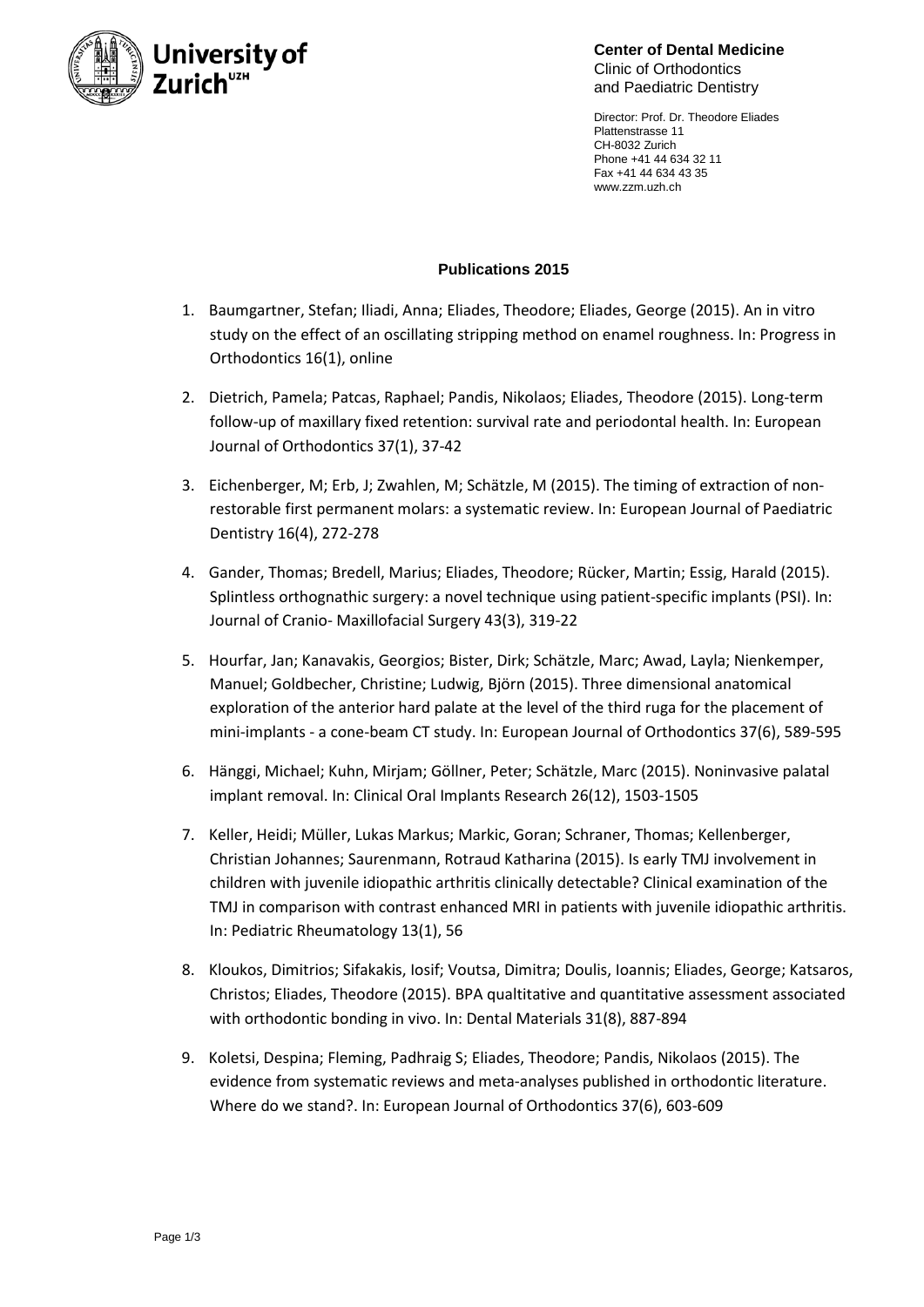

- 10. Kuhn, Mirjam; Göllner, Peter; Schätzle, Marc; Hänggi, Michael P (2015). Non-invasive removal of sandblasted and acid-etched titanium palatal implants, a retrospective study. In: European Journal of Orthodontics 37(6), 584-588
- 11. Markic, Goran; Müller, Lukas; Patcas, Raphael; Roos, Malgorzata; Lochbühler, Nina; Peltomäki, Timo; Karlo, Christoph A; Ullrich, Oliver; Kellenberger, Christian J (2015). Assessing the length of the mandibular ramus and the condylar process: a comparison of OPG, CBCT, CT, MRI, and lateral cephalometric measurements. In: European Journal of Orthodontics 37(1), 13-21
- 12. Patcas, Raphael; Zinelis, Spiros; Eliades, George; Eliades, Theodore (2015). Surface and interfacial analysis of sandblasted and acid-etched enamel for bonding orthodontic adhesives. In: American Journal of Orthodontics and Dentofacial Orthopedics 147(4 Suppl), S64-S75
- 13. R. Patcas, C. Angst, C. J. Kellenberger, M. Schätzle, O. Ullrich, G. Markic (2015). Method of visualisation influences accuracy of measurements in cone-beam computed to, mography. Journal of Cranio-Maxillo-Facial Surgery Craniomaxillofac 43, 1277-1283
- 14. Rahiotis, C; Zinelis, S; Eliades, G; Eliades, T (2015). Setting characteristics of a resin infiltration system for incipient caries treatment. In: Journal of Dentistry 43(6), 715-719
- 15. Ronchetti, Mirco F; Valdec, Silvio; Pandis, Nikolaos; Locher, Michael; van Waes, Hubertus (2015). A retrospective analysis of factors influencing the success of autotransplanted posterior teeth. In: Progress in Orthodontics 16(1), 42
- 16. Sifakakis, Iosif; Eliades, Theodore; Bourauel, Christoph (2015). Residual stress analysis of fixed retainer wires after in vitro loading: can mastication-induced stresses produce an unfavorable effect?. In: Biomedizinische Technik. Biomedical engineering 60(6), 617-622
- 17. Soumas, Valbona; Kiliaridis, Stavros; Staudt, Christine B (2015). Is Caries in the Early Mixed Dentition Associated with Caries Development during Orthodontic Treatment?. In: Journal of Biosciences and Medicines 03(11), 25-32
- 18. Spoerri, Andreas; Signorelli, Caroline; van Waes, Hubertus (2015). Surgical repositioning of a developing maxillary central incisor. A case report. In: International Journal of Paediatric Dentistry 25(4), 305-308
- 19. Steffen, Richard (2015). Inspektion des Mundraums bei Kindern und Jugendlichen. In: Junge Zahnarzt, Der 6(1), 8-12
- 20. Steffen, Richard; van Waes, Hubertus (2015). Aufmerksamkeitsdefizit- /Hyperaktivitätsstörung (ADHS) - Bedeutung für die Kinderzahnheilkunde. In: Die Quintessenz 66(6), 673-689